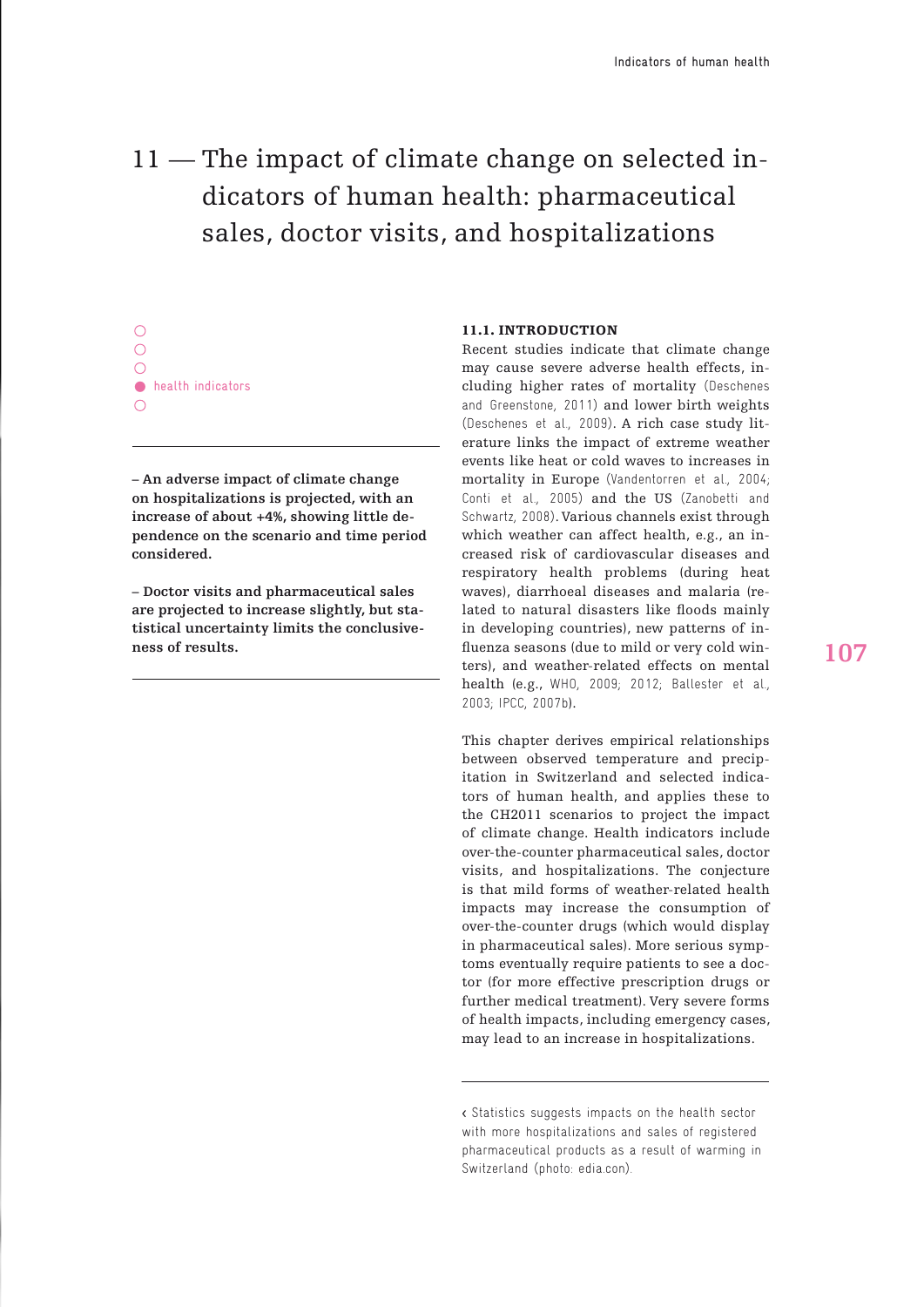#### 11.2. METHODS

The analysis is based on four data sets that contain information about human health and observed weather in Switzerland.

Data on over-the-counter **pharmaceutical sales** (in number of units sold) are provided on a monthly basis for the years 2002 to 2012 (129 months) by IMS Health Switzerland (IMS Health, 2012). The information is grouped into sales by pharmacies and sales by drug stores, as well as sales of registered products (authorized by Swissmedic) and non-registered products (health or sanitary products). Pharmacy sales are aggregated to 227 regions, drug store sales are aggregated to 82 regions.

Monthly data on the number of **doctor visits** from 2007 to 2011 (60 months) are obtained from NewIndex AG (NewIndex AG, 2012). The data are aggregated to 577 regions on the 3-digit zip-code classification level, and cover all physicians who are member of one of the Swiss Medical Associations (FHM, KKA, etc). Monthly numbers of **hospitalizations** from 1998 to 2010 (156 months in total) are provided by the Swiss Federal Statistical Office (SFSO, 2012). The data are aggregated to 785 medical regions on the basis of zip-codes.

Weather data include total daily precipitation and mean daily temperature for the period 1998 to 2012 and are available in gridded form at a resolution of about  $2 \text{ km} \times 2 \text{ km}$ from MeteoSwiss (Frei, 2014). To combine the information the weather data is aggregated on a monthly basis and at the respective spatial resolution of each health indicator. Table 11.1 summarizes the data and shows basic descriptive statistics.

The analysis builds on a statistical model similar to the one estimated by Deschenes et al. (2009) and Deschenes and Greenstone (2011). The model is based on the assumption that each health indicator (as listed in Table 11.1) can be expressed as a function of observed temperature and precipitation. To preserve as much of the daily weather information as possible and to allow for a flexible functional form of the relationship between weather and health, the original weather data is transformed as follows: The distribution of daily temperatures and precipitation is split into seven bins defined by intervals containing a certain fraction of all observations (quantiles):

- **•** Temperature quantiles: 0–15, 15–30, 30–45, 45–55, 55–70, 70–85, 85–100%
- Precipitation quantiles: 0–10, 10–25, 25–40, 40–55, 55–70, 70–85, 85–100%

The number of days per month for which a certain region experienced weather conditions falling into any of these bins provides the weather variables included in the model. In other words, the transformed weather variables correspond to histograms of daily temperature and precipitation levels for each month and region. To match the level of aggregation of the health indicators, this transformation is done separately for each of the data sets.

Finally, a rich set of regional and time fixed-effects is included in the model to control for unobserved heterogeneity in space and time. More specifically, binary variables are included that indicate each of the regions, quarters, month of the year, and interactions with cantonal indicators to filter out as much of the seasonal and regional differences as possible. As a consequence, the estimates identify the effects of temperature and precipitation on health that are unrelated to regional and seasonal differences and common cantonal trends over time.

Future health impacts of climate change are projected based on the estimates of the relationship between observed weather and human health, using the DAILY-GRIDDED dataset (Chapter 3). The number of prospective days in each precipitation and temperature bin is calculated for the three periods (2035, 2060, and 2085) and the three greenhouse gas scenarios (A1B, A2, and RCP3PD) covered by CH2011 (Chapter 3). The statistical models for each of the six health indicators are applied to the climate change scenarios under a ceteris paribus assumption, i.e., assuming that all relevant background factors remain unchanged.

## 11.3. RESULTS

First, the observed relationship between **weather and the selected indicators of human health** is discussed, as this constitutes the basis for the projections of the impact of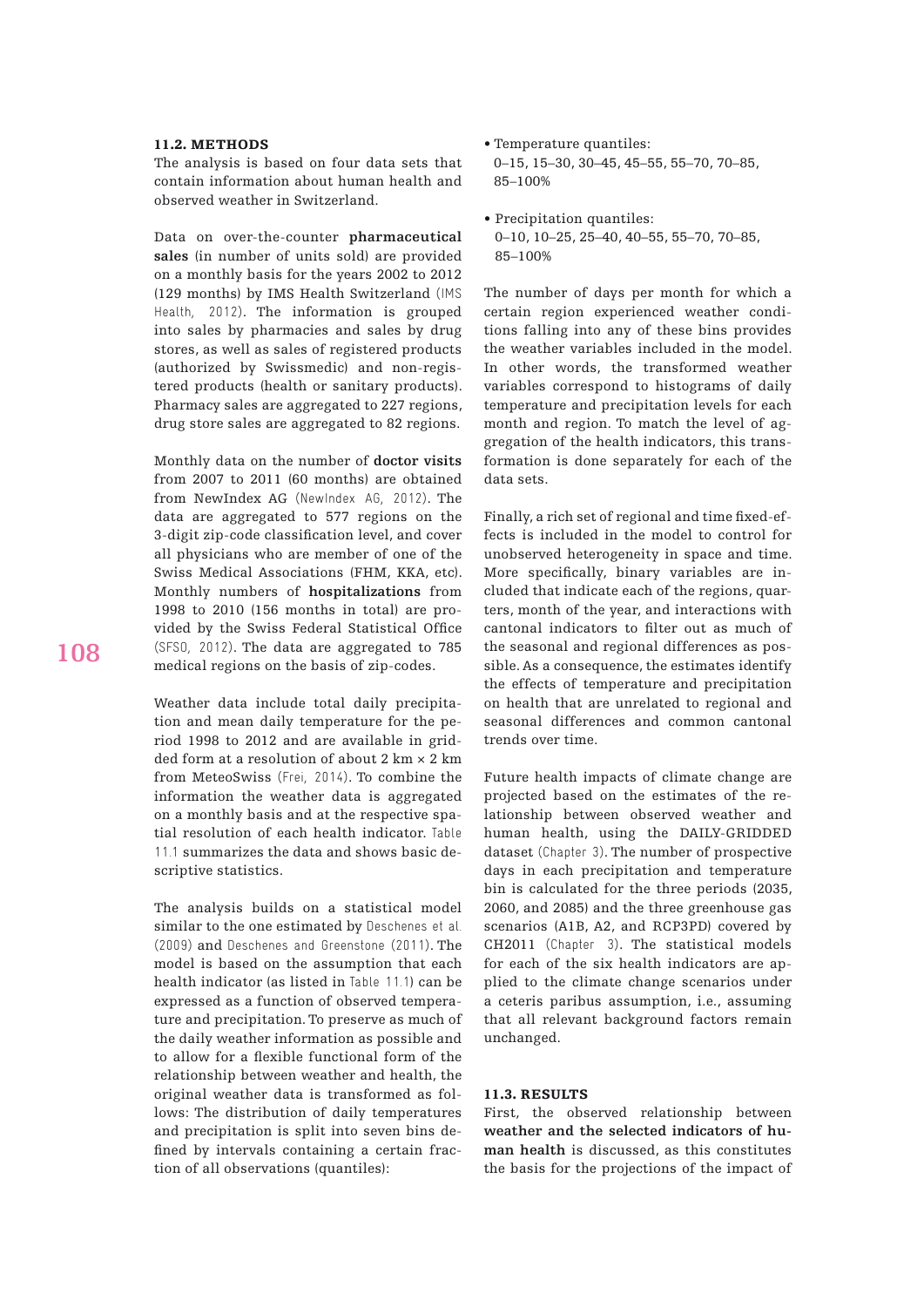Table 11.1: Summary statistics of the input data: Mean, standard deviation (Std. Dev.), minimum (Min), maximum (Max) and number of observations (Obs.). For human health indicators, monthly counts are listed. Sales are given for registered (R) and non-registered (NR) products.

|                                                                        | Mean   | Std.Dev. | Min.    | Max.    | Obs.       |
|------------------------------------------------------------------------|--------|----------|---------|---------|------------|
| Weather data (1998-2012, Source: MeteoSwiss)                           |        |          |         |         |            |
| Precipitation                                                          | 3.42   | 7.61     | 0       | 279.1   | 17'249'157 |
| Temperature                                                            | 8.46   | 7.88     | $-26.1$ | 30.1    | 17'249'157 |
| Pharmaceutical sales (2002-2012, Source: IMS Health Switzerland)       |        |          |         |         |            |
| Sales in pharmacies (R)                                                | 22'694 | 15'656   | 2'591   | 200'880 | 29'283     |
| Sales in pharmacies (NR)                                               | 1'131  | 1'139    | 11      | 34'127  | 29'278     |
| Sales in drug stores (R)                                               | 12'913 | 8'631    | 304     | 75'092  | 10'577     |
| Sales in drug stores (NR)                                              | 1'450  | 1'213    | 25      | 69'469  | 10'576     |
| Doctor visits (2007-2011, Source: Newindex AG)                         |        |          |         |         |            |
| Number of patients                                                     | 5'885  | 8'142    |         | 101'683 | 34'597     |
| Hospitalizations (1998-2010, Source: Swiss Federal Statistical Office) |        |          |         |         |            |
| Number of patients                                                     | 170.5  | 152.9    | 1       | 4'970   | 100'236    |

climate change. In the following, the effects of weather are expressed in terms of percentage changes in the different health indicators induced by an additional day with temperature or precipitation in a certain quantile. All discussed effects are significant on the 5% level except where stated otherwise.

The results for over-the-counter pharmaceutical sales show modest empirical evidence for weather-related effects. While the effect of precipitation on pharmaceutical sales is small and insignificant throughout, high temperatures are found to have a positive effect on the sales of registered products in pharmacies, with an increase of about +0.5% in sales per additional warm day above the median temperature. This effect is not due to seasonal patterns, as seasonality is controlled for in the statistical analysis (section 11.2). The effect is also net of the possibly opposing effects of additional warm days in winter and in summer.

Given the observed average in registered sales in pharmacies of 22'694 units per month and region (Table 11.1), a +0.5% increase in sales corresponds to about 113 additional units sold per month and region for an additional day in the high temperature bins. For Switzerland this amounts to about 25'800 additional units, assuming homogeneous temperatures across the country.

Doctor visits increase both with additional cold days (+0.45%) and, somewhat less, with additional warm days (+0.3%). This corresponds to an increase of about +0.6 (+0.9) doctor visits on average per region and month and additional cold (warm) day, which adds up to about 346 (519) more doctor visits in Switzerland per month (577 regions times 0.6 or 0.9). The effect of precipitation on doctor visits is small and statistically insignificant.

Hospitalizations react to changes in both tails of the temperature distribution. For the very low temperatures, the effect is negative with about –0.5%. For high temperatures (above the 70% quantile) the effect is positive with about +0.5%. Thus, one additional day at high temperatures leads to an increase of about 0.85 admissions per medical region and month, or about 677 admissions for Switzerland (785 regions). The effect of precipitation on hospitalizations is weakly positive with about +0.2% for an additional day with precipitation levels in all but the highest bins.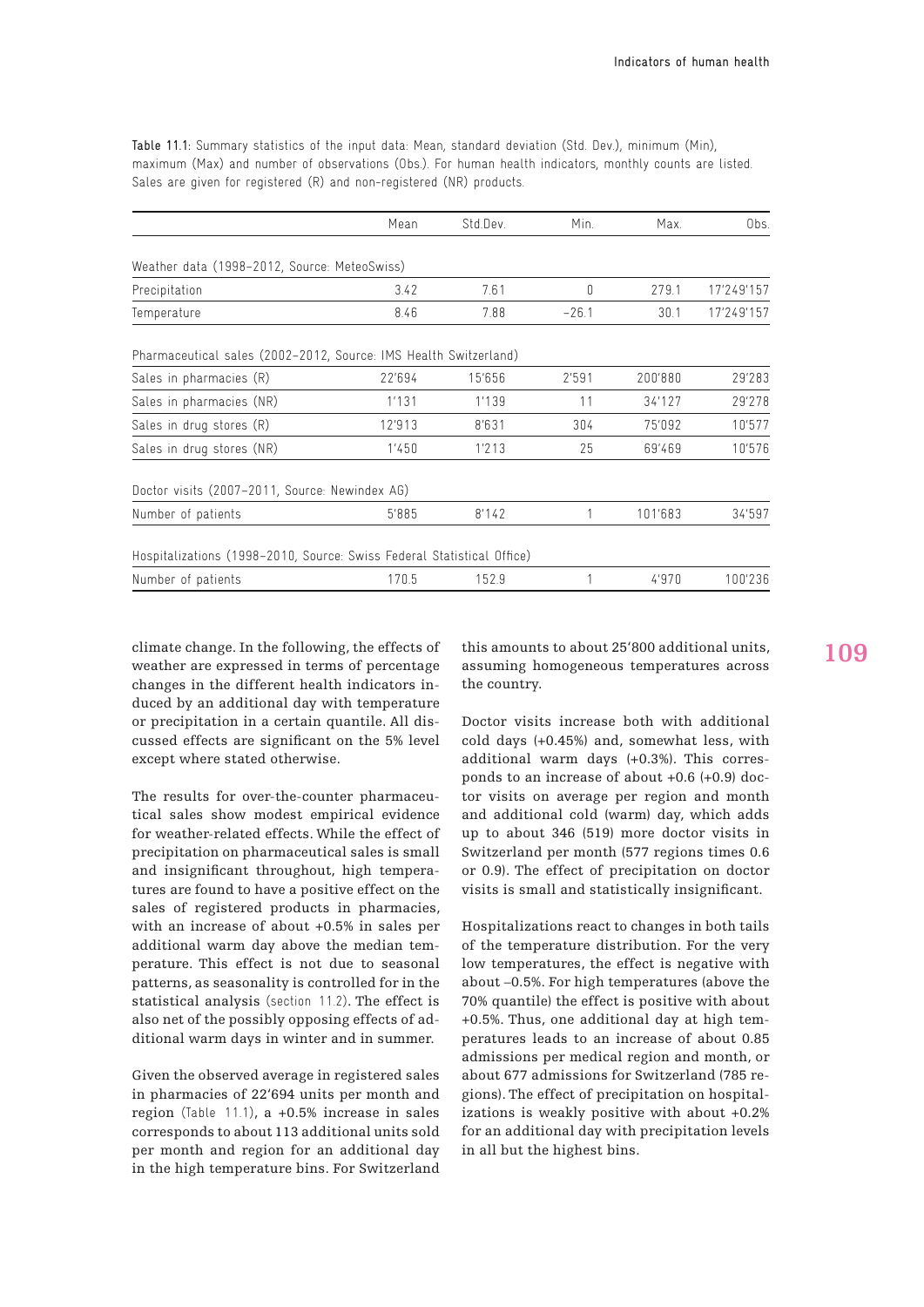Second, based on the above estimated relationships, projections of the **impact of climate change on the selected indicators of human health** are derived. For registered products in pharmacies, an increase in sales of about +2% is projected, with some variation depending on the scenario and time period (Figure 11.1a). The sales of registered products in drug stores are not affected by climate change according to the CH2011 scenarios (Figure 11.1c). The sales of non-registered products (Figures 11.1b and 11.1d) increase slightly, but with rather large confidence intervals which do not preclude the possibility of no impact at all.

The number of doctor visits is projected to slightly increase with about +0.5%, but the effect is only marginally significant or statistically insignificant at the 5% level (Figure 11.1e). Projections for the number of doctor visits are very similar across the different scenarios and follow similar patterns over time.

Among the selected health indicators analyzed in this chapter, the largest projected impact of climate change is that on hospital admissions (Figure 11.1f). As a result of the positive correlation between high temperatures and hospitalizations and the projected increase in temperatures for all greenhouse gas scenarios, hospitalizations increase by about +4%, with little dependence on the scenario and time period considered.

## 11.4. Implications

The results of the analysis indicate an adverse impact of climate change on human health as captured by the assessed indicators. A pronounced effect on the number of hospitalizations is found, which may be related to additional emergency cases due to extreme weather events. The projection does not, however, fully capture the impact of extreme weather due to the limited representation of extremes in the CH2011 climate scenarios (Chapters 2 and 3). A slight increase in the sales of registered pharmaceuticals and doctor visits is projected, possibly related to health problems that are non-emergency cases and treatable by a doctor or with specific medication (e.g., cases of general malaise).

The projections calculated above rest on the assumption that the relationship between weather and health remains stable, with the

possibility of extrapolating to climate, and climate change. This assumption rules out adaptation in physiology, weather-related behavior, and other relevant socio-economic factors, which would likely reduce the long-term impact of climate change. As a consequence, the present estimates must be interpreted as an upper bound in this respect. On the other hand, changes in climate may introduce novel hazards not observed previously (e.g., new diseases), which in turn would reinforce the estimates of the adverse health impact of climate change.

From a data and modeling perspective, it should be noted that temperatures are relatively homogeneous across Switzerland (with small variations within and between cantons and climatic zones). Some within-variation in temperatures is needed such that common trends and seasonality patterns can be plausibly ruled out in the estimated relationships, and this condition is still fulfilled in our data. Precipitation, on the other hand, shows substantial regional heterogeneity. As a consequence, estimates for the latter likely reflect variations in local weather conditions and local responses in human health. For the extrapolation of the results from a regional to a country-wide impact this implies that estimates based on temperature tend to be more reliable (and have less statistical noise) than estimates based on precipitation. Future analyses should further disentangle these two sources to allow for more detailed projections of the impact of climate change.

Finally, since many climate change projections postulate an increase in extreme weather events, identifying the effects of weather on human health in the tails of the weather distribution is an important aspect. The model used here is flexible in this regard, with the inclusion of bins that stretch over all quantiles. A distinction between the different features of climate change scenarios (e.g., cold vs. heat waves) would be a valuable extension for future research to gain further insights into the impact of climate change on health.